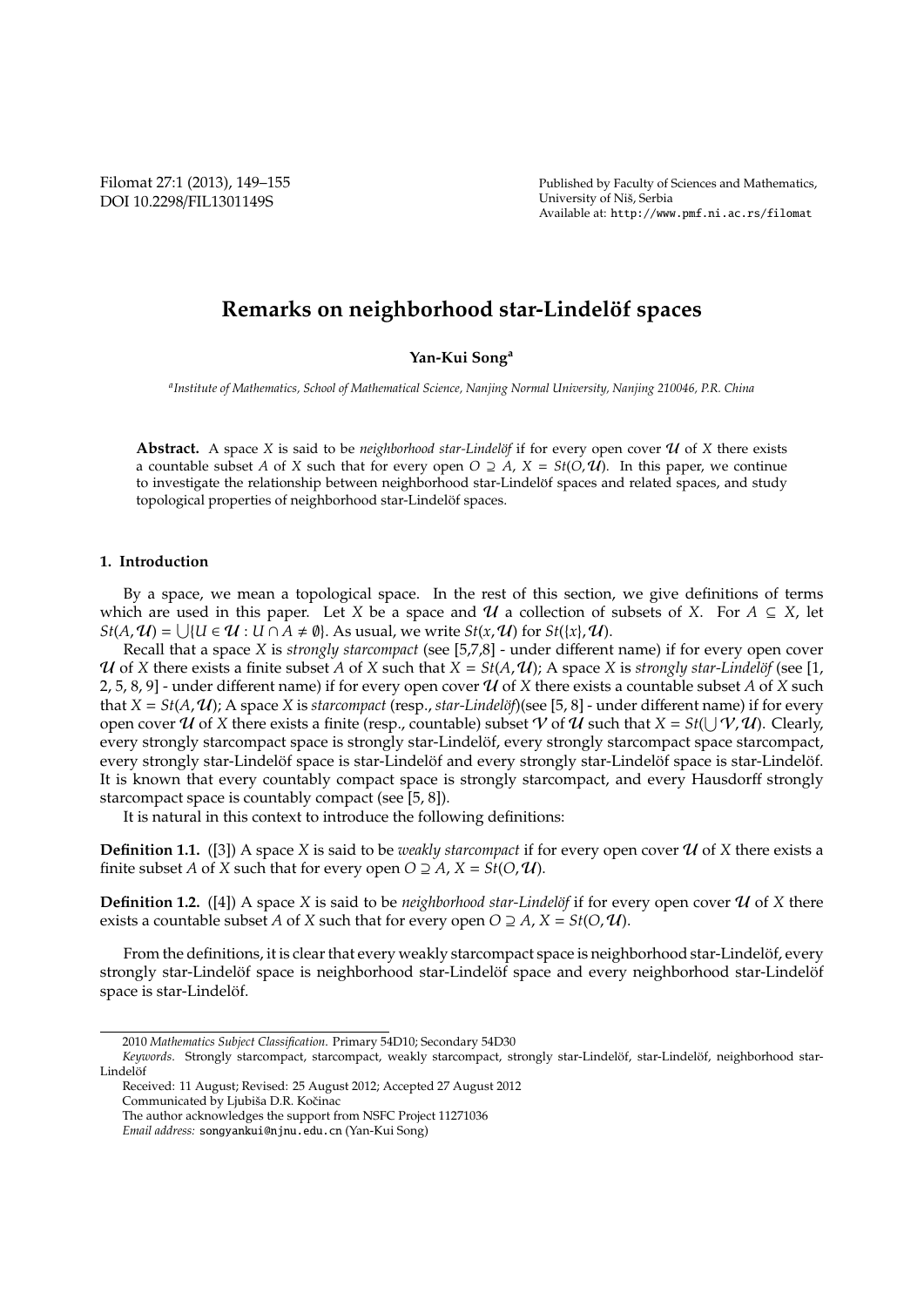The purpose of this note is to investigate the relationship between neighborhood star-Lindelöf spaces and related spaces, and study topological properties of neighborhood star-Lindelöf spaces.

Throughout this paper, let  $\omega$  denote the first infinite cardinal,  $\omega_1$  the first uncountable cardinal, c the cardinality of the set of all real numbers. For a cardinal  $\kappa$ , let  $\kappa^+$  be the smallest cardinal greater than κ. For each pair of ordinals  $\alpha$ ,  $\beta$  with  $\alpha < \beta$ , we write  $[\alpha, \beta] = {\gamma : \alpha \leq \gamma < \beta}$ ,  $(\alpha, \beta] = {\gamma : \alpha < \gamma \leq \beta}$ ,  $(\alpha, \beta) = \{ \gamma : \alpha < \gamma < \beta \}$  and  $[\alpha, \beta] = \{ \gamma : \alpha \leq \gamma \leq \beta \}$ . As usual, a cardinal is an initial ordinal and an ordinal is the set of smaller ordinals. Every cardinal is often viewed as a space with the usual order topology. Other terms and symbols that we do not define follow [6].

# 2. Neighborhood star-Lindelöf spaces and related spaces

In this section, we give some examples to clarify the relationship between neighborhood star-Lindelöf spaces and related spaces. Recall that a space is called *Urysohn* if every two distinct points have neighborhood with disjoint closures. Clearly, the property is between the Hausdorff condition and regularity. Bonanzinga et al. in [3] showed that the three properties, countable compactness, strongly starcompactness, and weak starcompactness are equivalent for Urysonn spaces.

**Example 2.1.** *There exists a Tychonoff neighborhood star-Lindelöf space X that is not weakly starcompact.* 

*Proof.* Let  $X = \omega$  be the countably infinite discrete space. Clearly, X is not weakly starcompact. Since X is countable, then  $X$  is strongly star-Lindelöf, hence  $X$  is neighborhood star-Lindelöf, since every strongly star-Lindelöf space is neighborhood star-Lindelöf.  $\square$ 

For the next example, we need the following Lemmas.

Lemma 2.2. *A space X having a dense Lindelöf subspace is star-Lindelöf.* 

*Proof.* Let *X* have a dense Lindelöf subspace *D*. We show that *X* is star-Lindelöf. Let  $U$  be an open cover of *X*. Since *D* is a dense Lindelöf subset of *X*. Then there exists a countable subset *V* of *U* such that  $D \subseteq \bigcup V$ . Hence  $St(\bigcup V, U) = X$ , which shows that *X* is star-Lindelöf.

**Lemma 2.3.** ([4]) *A space X is neighborhood star-Lindelöf if and only if for every open cover* **U** of *X there exists a countable subset A of X such that*  $\overline{St(x, \mathcal{U})} \cap A \neq \emptyset$  *for each*  $x \in X$ .

**Example 2.4.** *There exists a Tychonoff star-Lindelöf space that is not neighborhood star-Lindelöf.* 

*Proof.* Let *D* = { $d_a$  :  $\alpha$  < c} be a discrete space of cardinality c and let  $Y = D \cup \{y_\infty\}$  be one-point compactification of *D*.

Let

$$
X = (Y \times [0, \omega)) \cup (D \times \{\omega\})
$$

be the subspace of the product space  $Y \times [0, \omega]$ . Then that *X* is star-Lindelöf by lemma 2.2, since  $Y \times [0, \omega)$ is a dense Lindelöf subset of *X*.

Next we show that *X* is not neighborhood star-Lindelöf. For each  $\alpha < \mathfrak{c}$ , let

$$
U_{\alpha} = \{d_{\alpha}\} \times [0, \omega].
$$

Then

$$
U_{\alpha} \cap U_{\alpha'} = \emptyset \text{ for } \alpha \neq \alpha'.
$$

Let

$$
\mathcal{U} = \{U_{\alpha} : \alpha < \mathfrak{c}\} \cup \{Y \times [0, \omega)\}.
$$

Then  $U$  is an open cover of X. Let us consider the open cover  $U$  of X. It suffices to show that for any countable subset *A* of *X*, there exists a point  $x \in X$  such that  $\overline{St(x, U)} \cap A = \emptyset$  by Lemma 2.3. Let *A* be any countable subset of *X*. Then  $\{\alpha : A \cap U_{\alpha} \neq \emptyset\}$  is countable. Pick  $\alpha_0 < \mathfrak{c}$  such that  $A \cap U_{\alpha_0} = \emptyset$ . Since  $U_{\alpha_0}$  is the only element of U containing the point  $\langle d_{\alpha_0}, \omega \rangle$ , then  $St(\langle d_{\alpha_0}, \omega \rangle, \mathcal{U}) = U_{\alpha_0}$ . By the constructions of the topology of *X* and the open cover  $U$ , we have  $St(\langle d_{\alpha_0}, \omega \rangle, U) = U_{\alpha_0}$ . Thus we complete the proof.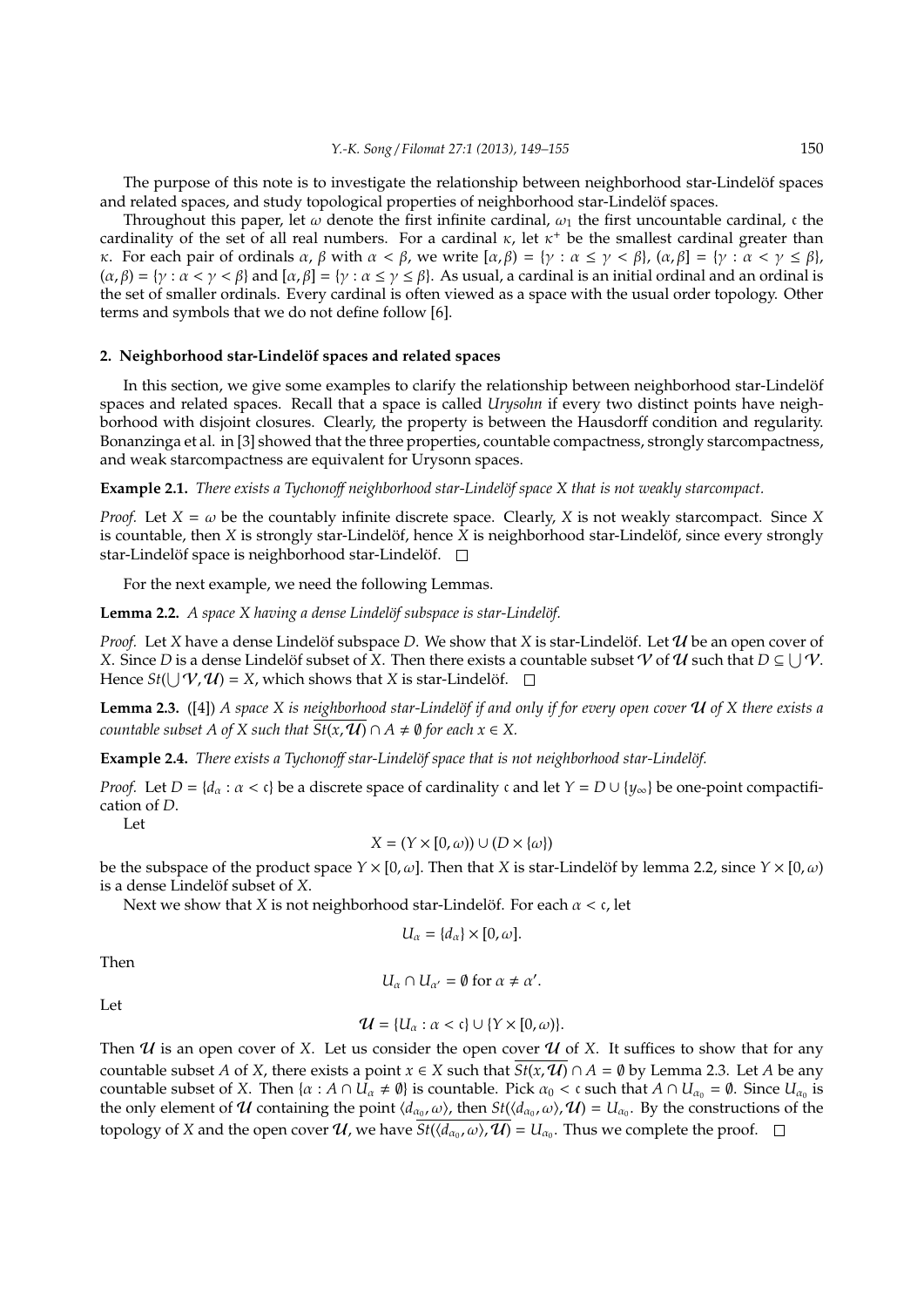**Remark 2.5.** Bonanzinga et al. in [4] showed that there exists a Urysohn neighborhood star-Lindelöf space that is not strongly star-Lindelöf. But the author does not know if there exists a Tychonoff example.

# 3. Properties of neighborhood star-Lindelöf spaces

In this section, we study topological properties of neighborhood star-Lindelöf spaces. The Isbell-Mrówka space is  $X = \omega \cup \mathcal{R}$  (see [10]), where  $\mathcal{R}$  is a maximal almost disjoint family of infinite subsets of  $\omega$  with  $|\mathcal{R}| = c$ . The space *X* is strongly star-Lindelöf, since  $\omega$  is a countable dense subset of *X*. Thus *X* is neighborhood star-Lindelöf. The space *X* shows that a closed subset of a Tychonoff neighborhood star-Lindelöf space *X* need not be neighborhood star-Lindelöf, since  $\mathcal R$  is a discrete closed subset of cardinality c. Now we give a stronger example showing that a regular-closed subset of a Tychonoff neighborhood star-Lindelöf space *X* need not be neighborhood star-Lindelöf. Here a subset *A* of a space *X* is said to be *regular-closed* in *X* if  $cl_{\rm X}$ *int*<sub> ${\rm X}$ </sub>*A* = *A*.

**Example 3.1.** *There exists a Tychonoff neighborhood star-Lindelöf space having a regular-closed subspace which is not neighborhood star-Lindel¨of.*

*Proof.* Let  $S_1$  be the same space *X* in the proof of Example 2.4. Then  $S_1$  is Tychonoff, not neighborhood star-Lindelöf.

Let R be a maximal almost disjoint family of infinite subsets of  $\omega$  with  $|R| = c$ . Let

$$
S_2 = \mathcal{R} \cup ([0, \mathfrak{c}^+) \times \omega).
$$

We topologize  $S_2$  as follows:  $[0, c^+) \times \omega$  has the usual product topology and is an open subspace of *X*, and a basic neighborhood of  $r \in \mathcal{R}$  takes the form

$$
G_{\beta,K}(r) = (\{\alpha : \beta < \alpha < \mathfrak{c}^+\} \times (r \setminus K)) \cup \{r\}
$$

for  $β <$  c<sup>+</sup> and a finite subset *K* of  $ω$ . To show that  $S_2$  is neighborhood star-Lindelöf. We need only show that  $S_2$  is strongly star-Lindelöf, since every strongly star-Lindelöf space is neighborhood star-Lindelöf. To this end, let  $U$  be an open cover of  $S_2$ . For each  $n \in \omega$ , since  $[0, c^+) \times \{n\}$  is countably compact, there exists a finite subset  $F_n \subseteq [0, c^+) \times \{n\}$  such that

$$
[0,\mathfrak{c}^+) \times \{n\} \subseteq St(F_n,\mathcal{U}).
$$

Let  $F' = \bigcup_{n \in \omega} F_n$ . Then

$$
[0,\mathfrak{c}^+) \times \omega \subseteq St(F',\mathcal{U}).
$$

On the other hand, for each  $r \in \mathcal{R}$ , take  $U_r \in \mathcal{U}$  with  $r \in U_r$ , and fix  $\alpha_r < \mathfrak{c}^+$  and  $n_r \in r$  such that

$$
\{\langle \alpha, n_r \rangle : \alpha_r < \alpha < \mathfrak{c}^+\} \subseteq U_r.
$$

For each  $n \in \omega$ , let

$$
\mathcal{R}_n = \{r \in \mathcal{R} : n_r = n\} \text{ and } \alpha'_n = \sup\{\alpha_r : r \in \mathcal{R}_n\}.
$$

Then  $\alpha'_n < \mathfrak{c}$ , since  $|\mathcal{R}_n| \leq \mathfrak{c}$ . Pick  $\alpha_n > \alpha'_n$ . Then  $\mathcal{R}_n \subseteq St(\langle \alpha_n, n \rangle, \mathcal{U})$ . Thus, if we put  $F'' = {\langle \alpha_n, n \rangle : n \in \omega}$ , then  $\mathcal{R} \subseteq St(F',\mathcal{U})$ . Let  $F = F' \cup F''$ . Then *F* is a countable subset of  $S_2$  such that  $S_2 = St(F,\mathcal{U})$ , which completes the proof.

We assume  $S_1 \cap S_2 = \emptyset$ . Let  $\pi : D \times \{\omega\} \to \mathcal{R}$  be a bijection. Let *X* be the quotient image of the disjoint sum  $S_1 \oplus S_2$  obtained by identifying  $\langle d_\alpha, \omega \rangle$  of  $S_1$  with  $\pi(\langle d_\alpha, \omega \rangle)$  of  $S_2$  for every  $\alpha < \mathfrak{c}$ . Let  $\varphi : S_1 \oplus S_2 \to X$ be the quotient map. It is clear that  $\varphi(S_1)$  is a regular-closed subspace of *X* which is not neighborhood star-Lindelöf, since it is homeomorphic to  $S_1$ .

Finally we show that  $X$  is neighborhood star-Lindelöf. We need only show that  $X$  is strongly star-Lindelöf. To this end, let  $U$  be an open covers of *X*. Since  $\varphi(S_2)$  is homeomorphic to  $S_2$ , then  $\varphi(S_2)$  is strongly star-Lindelóf, there exists a countable subset  $F' \subseteq \varphi(S_2)$  such that

$$
\varphi(S_2) \subseteq St(F_1, \mathcal{U}).
$$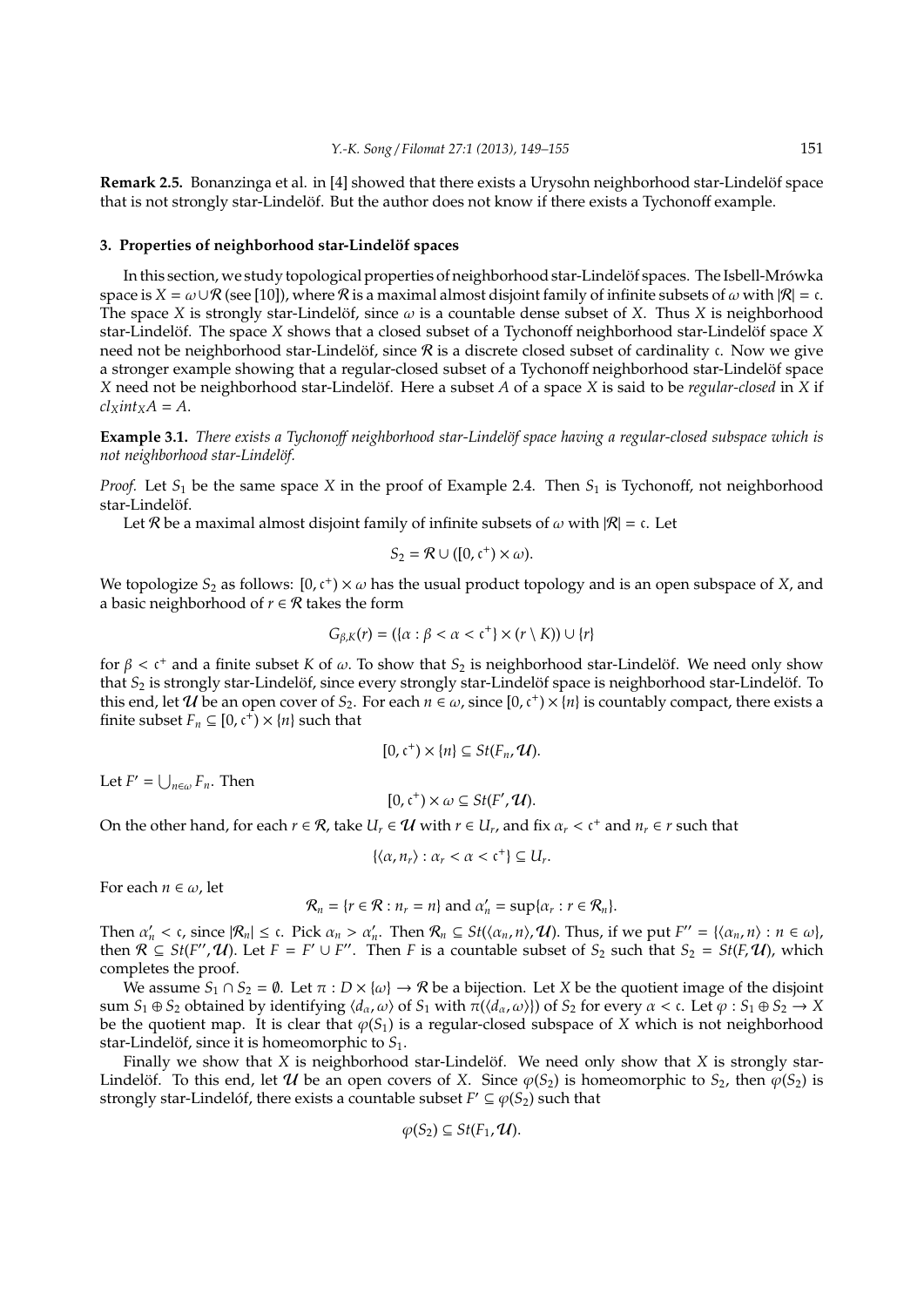On the other hand, for each  $n \in \omega$ , since  $\varphi(Y \times \{n\})$  is homeomorphic to  $Y \times \{n\}$ , then  $\varphi(Y \times \{n\})$  is compact, we can find a finite subset  $F_n \subseteq \varphi(Y \times \{n\})$  such that

$$
\varphi(Y\times\{n\})\subseteq St(F_n,\mathcal{U}).
$$

Let  $F = F' \cup \bigcup_{n \in \omega} F_n$ . Then *F* is a countable subset of *X* such that  $X = St(F, U)$ , which completes the proof.

It is known that a continuous image of a strongly star-Lindelöf space is strongly star-Lindelöf. Similarly, we show that neighborhood star-Lindelöfness is preserved by continuous mappings.

#### **Theorem 3.2.** *A continuous image of a neighborhood star-Lindelöf space is neighborhood star-Lindelöf.*

*Proof.* Let  $f: X \to Y$  be a continuous mapping from a neighborhood star-Lindelöf space X onto a space Y. Let  $\mathcal U$  be an open cover of  $Y$ . Then  $f^{-1}(\mathcal U) = \{f^{-1}(U): U\in \tilde{\mathcal U}\}$  is an open cover of  $X$ . Since  $X$  is neighborhood star-Lindelöf, there exists a countable subset *A* of *X* such that for every open *O* ⊇ *A*, *X* = *St*(*O, f*<sup>-1</sup>(U)). Then *f*(*A*) is a countable subset of *Y* such that for every open *W* ⊇ *f*(*A*), *Y* = *St*(*W*, **U**). In fact, let *y* ∈ *Y*. Then there is *x* ∈ *X* such that *f*(*x*) = *y*. Let *W* be an open subset of *Y* such that *f*(*A*) ⊆ *W*. Then *f*<sup>-1</sup>(*W*) is an open subset of *X* such that  $A \subseteq f^{-1}(W)$ ,  $St(f^{-1}(W), f^{-1}(U)) = X$ , Hence there exists  $U \in U$  such that  $x \in f^{-1}(U)$ and  $f^{-1}(U) \cap f^{-1}(W) \neq \emptyset$ . Thus  $y = f(x) \in f(f^{-1}(U)) = U$  and  $U \cap W \neq \emptyset$ . This means that  $y \in St(W, U)$ .

Next we turn to consider preimages. To show that the preimage of a neighborhood star-Lindelöf space under a closed 2-to-1 continuous map need not be neighborhood star-Lindelöf, we use the the Alexandorff duplicate  $A(X)$  of a space X. The underlying set  $A(X)$  is  $X \times \{0,1\}$ ; each point of  $X \times \{1\}$  is isolated and a basic neighborhood of  $\langle x, 0 \rangle \in X \times \{0\}$  is a set of the form  $(U \times \{0\}) \cup ((U \times \{1\}) \setminus \{\langle x, 0 \rangle\})$ , where *U* is a neighborhood of *x* in *X*.

**Example 3.3.** *There exists a closed 2-to-1 continuous map*  $f : X \to Y$  *such that*  $Y$  *is a neighborhood star-Lindelöf* space, but *X* is not neighborhood star-Lindelöf.

*Proof.* Let *Y* be the same space  $S_2$  in the proof of Example 3.1. As we proved in Example 3.1 above, *Y* is neighborhood star-Lindelöf. Let  $X$  be the Alexandorff duplicate  $A(Y)$  of the space  $Y$ . Then  $X$  is not neighborhood star-Lindelöf. In fact, let  $A = \{(r, 1) : r \in \mathcal{R}\}\)$ . Then A is an open and closed subset of X with  $|A| = c$ , and each point  $\langle r, 1 \rangle$  is isolated. Hence  $A(X)$  is not neighborhood star-Lindelöf, since every open and closed subset of a neighborhood star-Lindelöf space is neighborhood star-Lindelöf and A is not neighborhood star-Lindelöf. Let  $f : X \to Y$  be the projection. Then f is a closed 2-to-1 continuous map, which completes the proof.  $\square$ 

**Example 3.4.** *There exist a neighborhood star-Lindelöf space X and a compact space X such that*  $X \times Y$  *is not neighborhood star-Lindelöf.* 

*Proof.* Let  $X = \omega \cup \mathcal{R}$  be the Isbell-Mrówka space [10], where  $\mathcal{R}$  is a maximal almost disjoint family of infinite subsets of  $\omega$  with  $|R| = c$ . Then *X* is neighborhood star-Lindelöf.

Let  $D = \{d_{\alpha} : \alpha < c\}$  be a discrete space of cardinality c and let  $Y = D \cup \{y_{\infty}\}\$  be the one-point compactification of *D*.

We show that *X* × *Y* is not neighborhood star-Lindelöf. Since  $|R| = \mathfrak{c}$ , we can enumerate  $R$  as  $\{r_\alpha : \alpha < \mathfrak{c}\}.$ Let

$$
U_n = \{n\} \times Y \text{ for each } n \in \omega,
$$
  

$$
V_\alpha = X \times \{d_\alpha\} \text{ for each } \alpha < \epsilon
$$

and

$$
W_{\alpha} = (\{r_{\alpha}\} \cup \omega) \times (Y \setminus \{d_{\alpha}\}) \text{ for each } \alpha < \mathfrak{c}.
$$

Let

$$
\mathcal{U} = \{U_n : n \in \omega\} \cup \{V_\alpha : \alpha < \mathfrak{c}\} \cup \{W_\alpha : \alpha < \mathfrak{c}\}.
$$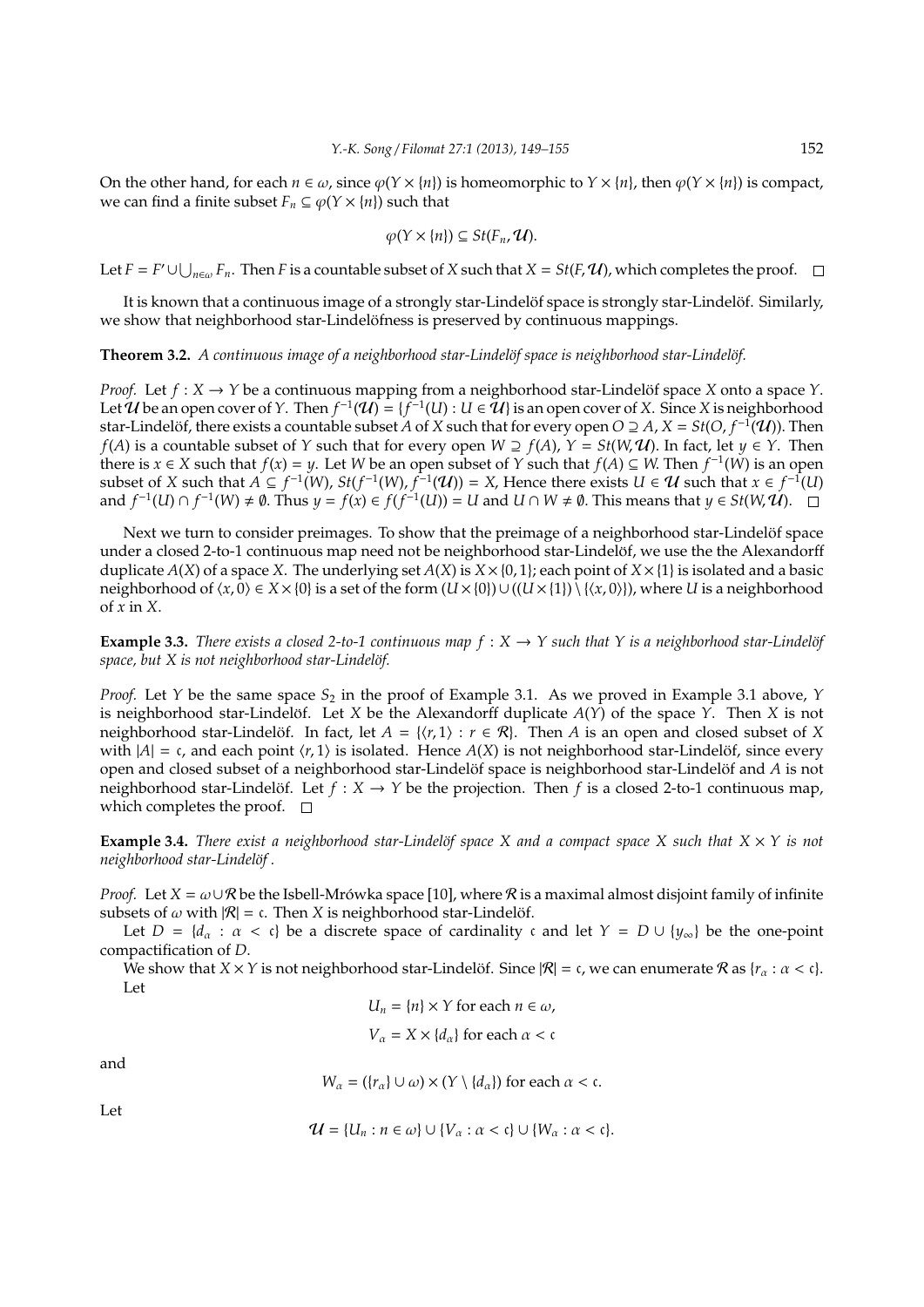Then U is an open cover of  $X \times Y$ . Observe that  $\langle r_{\alpha}, d_{\alpha} \rangle \in U \in U$  if and only if  $U = V_{\alpha}$ . Let us consider the open cover  $\hat{U}$  of  $X \times Y$ . It suffices to show that for any countable subset *A* of  $X \times Y$ , there exists a point  $\langle x, y \rangle$  ∈ *X* × *Y* such that  $\overline{St(\langle x, y \rangle, \mathcal{U})}$  ∩ *A* = Ø by Lemma 2.3. Let *A* be any countable subset of *X* × *Y*. Then there exists  $\alpha < \mathfrak{c}$  such that  $A \cap V_{\alpha} = \emptyset$ . Since  $V_{\alpha}$  is the only element of  $\mathcal U$  containing the point  $\langle r_{\alpha}, d_{\alpha} \rangle$ , then  $St(\langle r_\alpha, d_\alpha \rangle, \mathcal{U}) = V_\alpha$ . By the constructions of the topology of  $X \times Y$  and the open cover  $\mathcal{U}$ , we have  $St(\langle r_\alpha, d_\alpha \rangle, \mathcal{U}) = V_\alpha$ , which shows that  $X \times Y$  is not neighborhood star-Lindelöf. Thus we complete the proof.  $\square$ 

**Remark 3.5.** Example 3.4 shows that the preimage of a neighborhood star-Lindelöf space under an open perfect map need not be neighborhood star-Lindelöf.

The following well-known example shows that the product of two countably compact(and hence neighborhood star-Lindelöf) spaces need not be neighborhood star-Lindelöf. Here we give the proof roughly for the sake of completeness. For a Tychonoff space *X*, let  $\beta X$  denote the Cech-Stone compactification of *X*.

**Example 3.6.** *There exist two countably compact spaces X and Y such that*  $X \times Y$  *is not neighborhood star-Lindelöf.* 

*Proof.* Let *D* be a discrete space of cardinality c. We can define  $X = \bigcup_{\alpha < \omega_1} E_\alpha$  and  $Y = \bigcup_{\alpha < \omega_1} F_\alpha$ , where  $E_\alpha$ and  $F_\alpha$  are the subsets of  $\beta \overline{D}$  which are defined inductively so as to satisfy the following conditions (1),(2) and (3):

(1)  $E_{\alpha} \cap F_{\beta} = D$  if  $\alpha \neq \beta$ ;

(2)  $|E_\alpha| \leq \mathfrak{c}$  and  $|F_\beta| \leq \mathfrak{c}$ ;

(3) every infinite subset of  $E_\alpha$ (resp.,  $F_\alpha$ ) has an accumulation point in  $E_{\alpha+1}$ (resp.,  $F_{\alpha+1}$ ).

These sets  $E_\alpha$  and  $F_\alpha$  are well-defined since every infinite closed set in  $\beta D$  has cardinality 2<sup>c</sup> (see [11]). Then *X* × *Y* is not neighborhood star-Lindelöf, because the diagonal  $\{(d, d) : d \in D\}$  is a discrete open and closed subset of  $X \times Y$  with cardinality c and the open and closed subsets of neighborhood star-Lindelöf spaces are neighborhood star-Lindelöf.  $\square$ 

In [5, Example 3.3.3], van Douwen-Reed-Roscoe-Tree gave an example showing that there exist a countably compact space *X* and a Lindelöf space *Y* such that  $X \times Y$  is not strongly star-Lindelöf. Now, we shall show that the product space  $X \times Y$  is not neighborhood star-Lindelöf.

**Example 3.7.** *There exist a countably compact (and neighborhood star-Lindelöf) space X and a Lindelöf space Y such that*  $X \times Y$  *is not neighborhood star-Lindelöf.* 

*Proof.* Let  $X = [0, \omega_1)$  with the usual order topology. Then *X* is countably compact. Let  $Y = [0, \omega_1]$  with the following topology: each point  $\alpha$  with  $\alpha < \omega_1$  is isolated and a set *U* containing  $\omega_1$  is open if and only if  $Y \setminus U$  is countable. Then *Y* is Lindelöf.

Now, we show that  $X \times Y$  is not neighborhood star-Lindelöf. For each  $\alpha < \omega_1$ , let

$$
U_{\alpha} = [0, \alpha] \times [\alpha, \omega_1] \text{ and } V_{\alpha} = (\alpha, \omega_1) \times \{\alpha\}.
$$

Then

$$
V_{\alpha} \cap V'_{\alpha} = \emptyset \text{ if } \alpha \neq \alpha' \text{ and } U_{\alpha} \cap V_{\beta} = \emptyset \text{ for any } \alpha < \mathfrak{c}, \beta < \mathfrak{c}.
$$

let

$$
\mathcal{U} = \{U_{\alpha} : \alpha < \omega_1\} \cup \{V_{\alpha} : \alpha < \omega_1\}.
$$

Then U is an open cover of  $X \times Y$ . Let us consider the open cover U of  $X \times Y$ . It suffices to show that for any countable subset *A* of *X* × *Y*, there exists a point  $\langle x, y \rangle \in X \times Y$  such that  $\overline{St(\langle x, y \rangle, \mathcal{U})} \cap A = \emptyset$  by Lemma 2.3. Let *A* be any countable subset of *X* × *Y*. Then there exists  $\alpha < c$  such that  $A \cap V_\alpha = \emptyset$ . Since  $V_\alpha$ is the only element of U containing the point  $\langle \alpha + 1, \alpha \rangle$ , then  $St(\langle \alpha + 1, \alpha \rangle, \mathcal{U}) = V_\alpha$  and  $V_\alpha \cap A = \emptyset$ . By the constructions of the topology of *X* and the open cover  $\mathcal{U}$ , we have  $St(\langle \alpha + 1, \alpha \rangle, \mathcal{U}) = V_\alpha$ , which shows that  $X \times Y$  is not neighborhood star-Lindelöf. Thus we complete the proof.  $\square$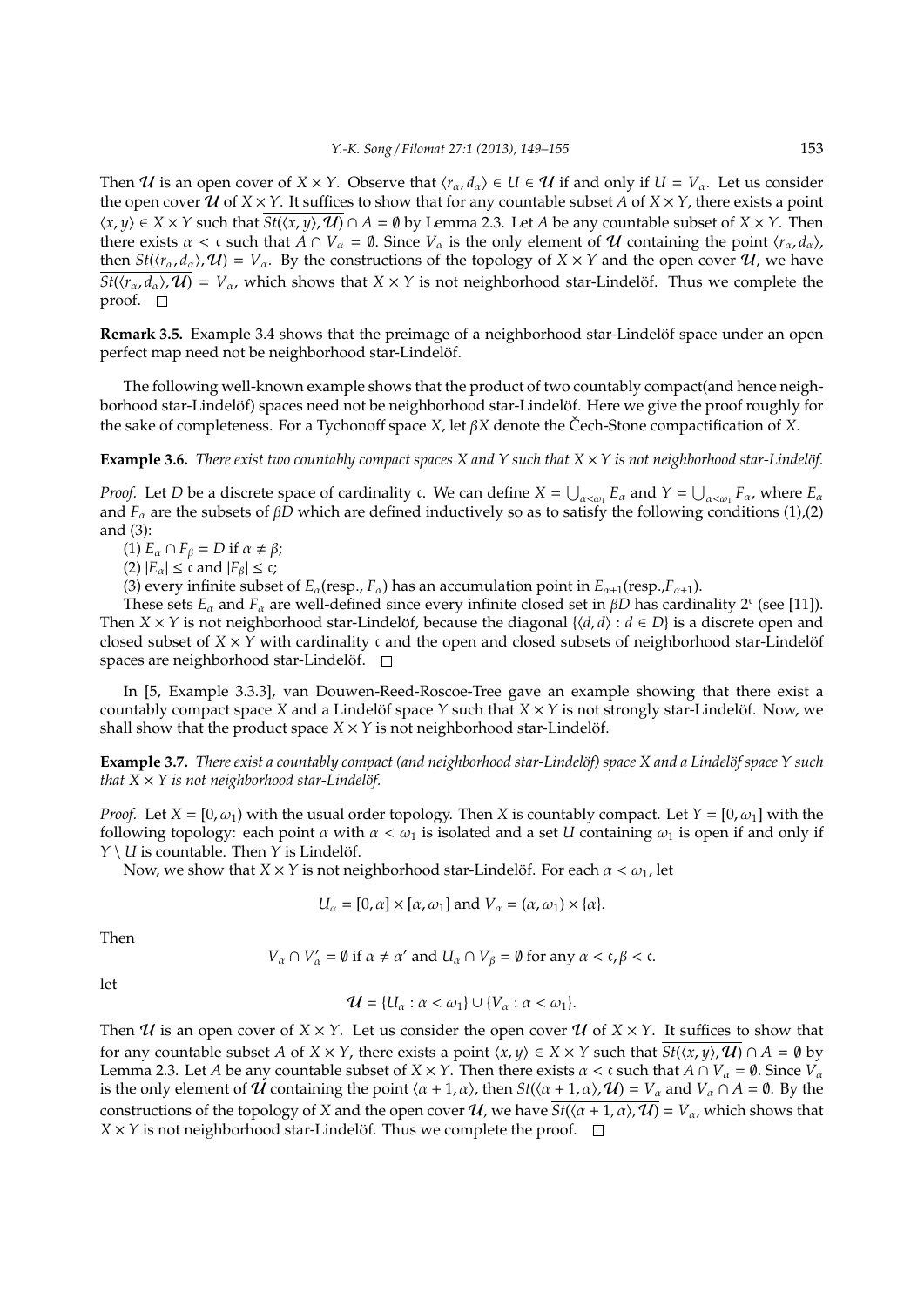Now we give some conditions under which neighborhood star-Lindelöfness implies strongly star-Lindelöfness. Recall that a space X is *paraLindelöf* if every open cover  $\mathcal U$  of X has a locally countable open refinement.

#### **Theorem 3.8.** *Every paraLindelöf neighborhood star-Lindelöf space is Lindelöf (hence star-Lindelöf).*

*Proof.* Let *X* be a paraLindelöf neighborhood star-Lindelöf space and  $U$  be an open cover of *X*. Then there exists a locally countable open refinement V of U. For each  $x \in X$ , there exists an open neighborhood  $V_x$ of *x* such that  $V_x \subseteq V$  for some  $V \in V$  and  $\{V \in V : V_x \cap V \neq \emptyset\}$  is countable. Let  $V' = \{V_x : x \in X\}$ . Then  $V'$  is an open refinement of  $V$ . Since X is neighborhood star-Lindelöf, there exists a countable subset A of *X* such that for every open  $O \supseteq A$ ,  $X = St(O, V)$ .

Let

$$
O = \bigcup \{V_x \in \mathcal{V}' : x \in A\}.
$$

Then *O* is an open subset of *X* and  $A \subseteq O$ . Thus  $St(O, V) = X$ . Let

$$
\mathcal{V}'' = \{ V \in \mathcal{V} : V \cap O \neq \emptyset \}.
$$

Then  $\mathcal{V}''$  is a countable open cover of X. For each  $V \in \mathcal{V}''$ , choose  $U_V \in \mathcal{U}$  such that  $V \subseteq U_V$ . Then  ${U_V : V \in V''}$  is a countable subcover of  $U$ , which shows that *X* is Lindelöf. Thus we complete the proof.  $\square$ 

Since every strongly star-Lindelöf space is neighborhood star-Lindelöf, the following corollary follows from Theorem 3.8.

**Corollary 3.9.** *A paraLindelöf space X is neighborhood star-Lindelöf iff X is strongly star-Lindelöf.* 

Since every paracompact space is paraLindelof, the following Corollary follows from Corollary 3.9.

**Corollary 3.10.** *A paracompact space X is neighborhood star-Lindel¨of i*ff *X is strongly star-Lindel¨of.*

Recall that a space *X* is *locally separable* if *x* has a separable neighborhood at every point  $x \in X$ .

**Theorem 3.11.** *Every locally separable neighborhood star-Lindelöf space is star-Lindel-of.* 

*Proof.* Let *X* be a locally separable neighborhood star-Lindelöf space and  $U$  be an open cover of *X*. For each  $x \in X$ , there exists an open separable subspace  $V_x$  of X such that  $x \in V_x \subseteq U$  for some  $U \in \mathcal{U}$ , since *X* is locally separable. Let  $V = \{V_x : x \in X\}$ . Then V is an open cover of *X*. Since *X* is neighborhood star-Lindelöf, there exists a countable subset *A* of *X* such that for every open  $O \supseteq A$ ,  $X = St(O, \mathcal{U})$ .

Let

$$
O = \bigcup \{ V_x \in \mathcal{V} : x \in A \}.
$$

Then *O* is an open subset of *X* and  $A \subseteq O$ . Thus  $St(O, U) = X$ . For each  $x \in A$ , since  $V_x$  is separable, there exists a countable dense subset  $D_x$  of  $V_x$ .

Let

$$
F = \left( \quad \left| \{ D_x : x \in A \} \right. \right)
$$

Then *F* is a countable subset of *X* and *St*(*F*,  $U$ ) = *X*, which shows that *X* is star-Lindelöf.  $\square$ 

**Acknowledgment.** The author would like to thank Prof. Rui Li for his kind help and valuable suggestions. He would also like to thank the referee for his/her careful reading of the paper and a number of valuable suggestions which led to improvements on several places. Lemma 2.3 and the present form of Example 2.4 are due to his/her suggestions.